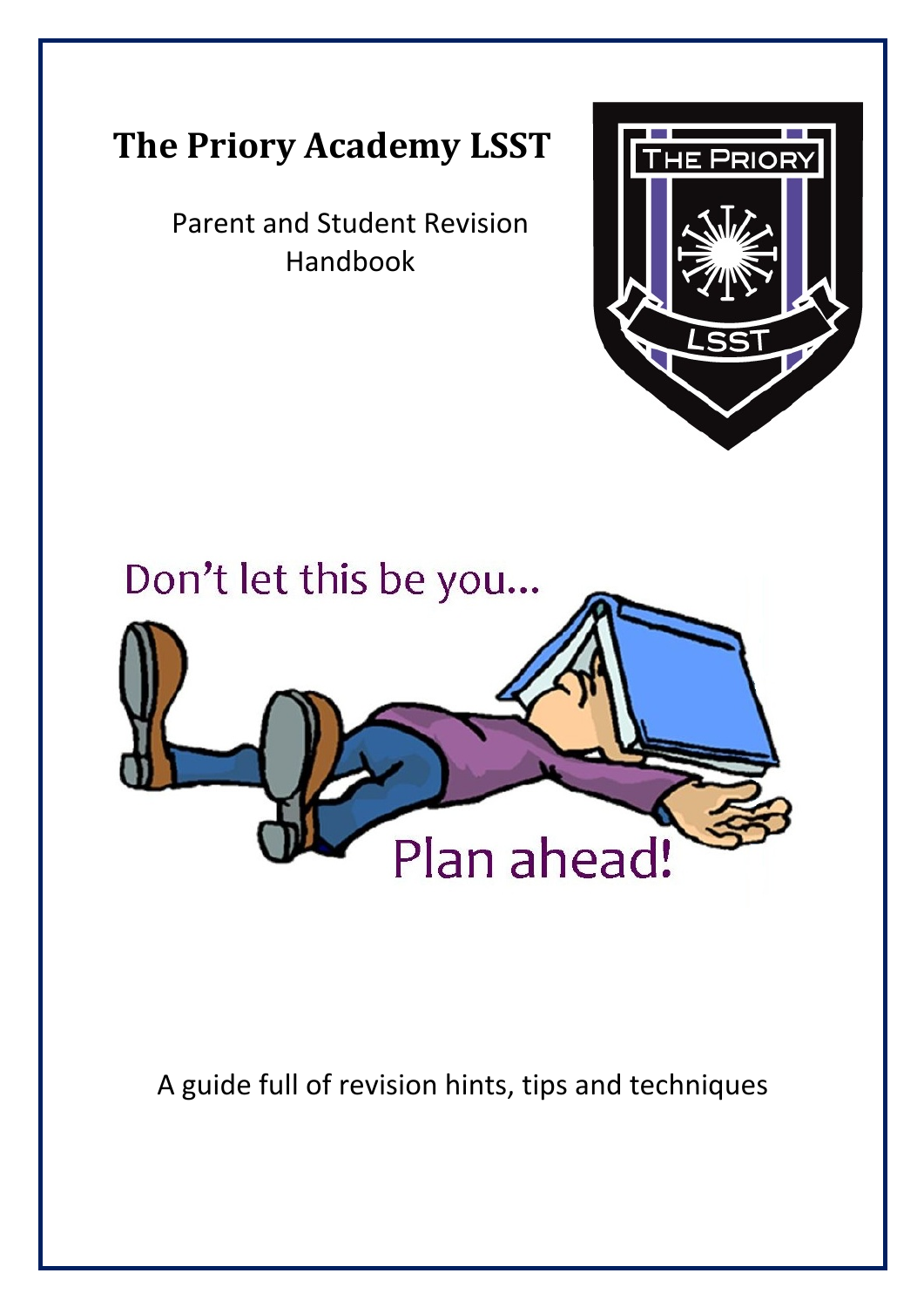# **Information about Revision**

Firstly, do not panic! The storage capacity of the brain is almost infinite! The estimated number of connections your brain can make between different ideas is 1 followed by 800 zeros! 

# The Main Problems

- 1. Interference  $-$  when one bit of information gets confused with another. To prevent this avoid studying similar topics together and make sure to take regular breaks.
- 2. Lack of meaningful revision  $-$  we've all read a page in a book and once at the bottom have had to re-read the page again because we haven't taken the information in. Make sure you utilise appropriate revision techniques. Avoid checking emails/Facebook/twitter/instagram etc. whilst you revise. You'll think you're revising but really your brain will be in social mode, not learning mode.
- 3. Stress/Panic  $-$  this often happens when you leave your revision too late and therefore overload your working memory. The key to preventing this is starting your revision early and working to a revision timetable.

# How our brains work

Our brains have two types of memory - working and long-term. The working memory is quite small and typically holds between 5 and 9 items. In order to learn something properly, we have to shift it from our working memory to our long-term memory  $-$  this is where revision comes in.

Everyone's brain requires the same three things to allow this transition from working to long-term memory to happen:

- a) Repetition
- b) Multi-modal activities not just relying on reading information, or watching videos but using a variety of visual, auditory and kinaesthetic activities.
- c) Effort unfortunately you cannot just download the information in to your longterm memory, it won't happen unless you **actively** revise.

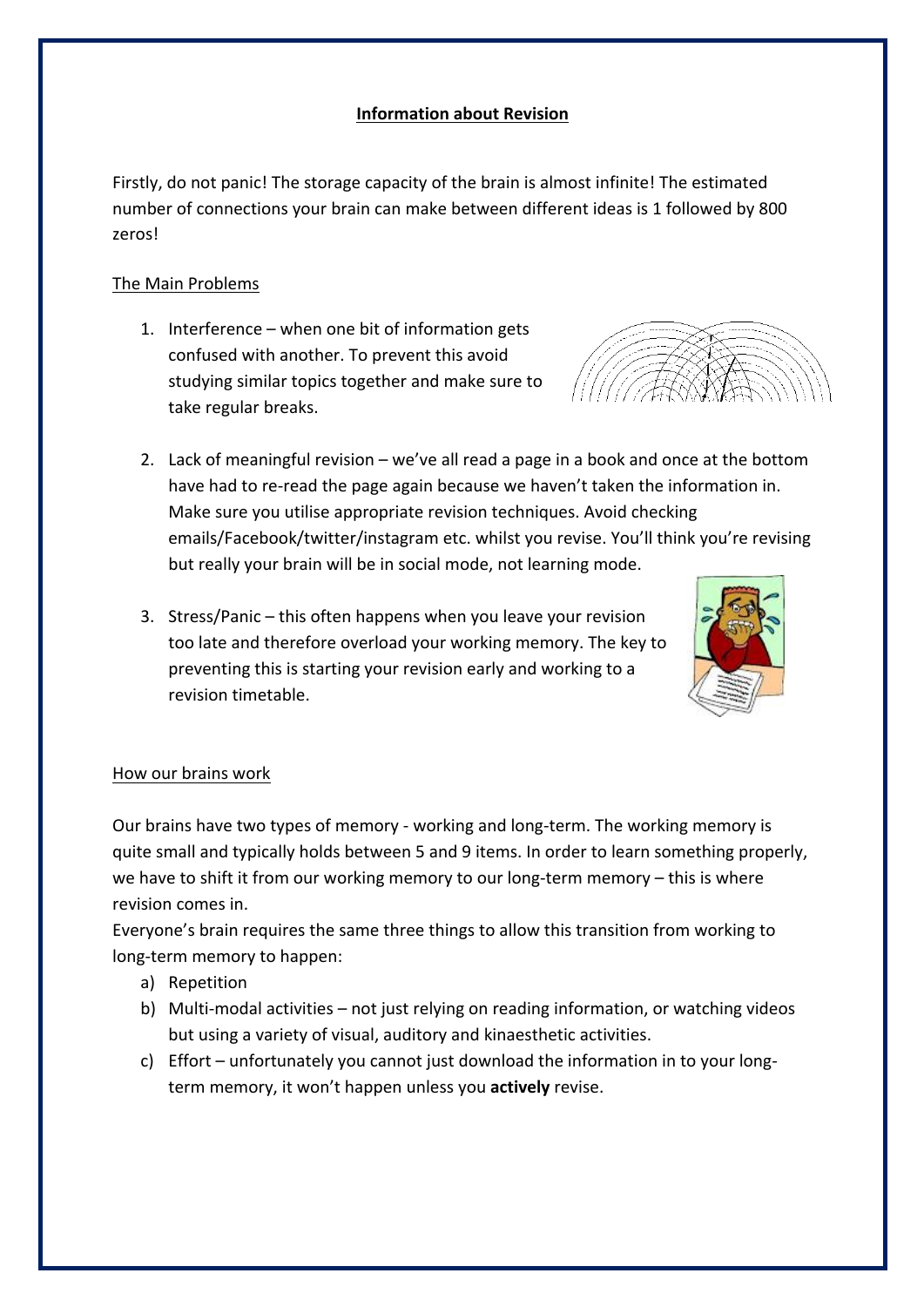# **Top Ten Revision Tips**

- 1. Start Early don't cram everything in to the last few days before your exam. Plan a revision timetable and stick to it!
- 2. Pay attention to how you learn:

**Position**: The position you revise in affects your concentration, lying on your bed probably won't be as effective as sitting upright at a desk/table. Food: Do you study best before dinner? After eating? Whilst snacking? What food helps you concentrate? **Time of day:** Do you work better in the evenings, straight afterschool or first thing in the morning? **Location:** Do you prefer to revise in your room? In the dining room? At school?

- 3. Do something with the material you want to learn. Some things need to be practised not just read or discussed or explained to someone e.g. maths questions, diagrams in lots of subjects, language vocabulary etc.
- 4. Get plenty of sleep!
- 5. Revise in short bursts  $-$  generally your age plus 2 is about the number of minutes you can realistically concentrate for effectively. Have a quick break at least once every 20 minutes. Do something active in your break; don't just check your phone!
- 6. Variety is key spending too long on one subject, even with breaks, isn't productive. Spend 40-45 minutes (two short sessions) on one subject; take a 10-20 minute break and then focus on a different subject.
- 7. Don't work with the TV, laptop or phone on  $-$  you'll overload your working memory dividing your capacity for paying attention between two things. If you listen to music choose quiet instrumental music, lyrics will distract from what you are trying to learn.
- 8. Study different subjects in different rooms, or different areas of a room.
- 9. Revise the same material in different ways, so your repetition isn't just doing the exact same thing over and over.
- 10. Try lots of different ways of revising until you find the ones that work for you!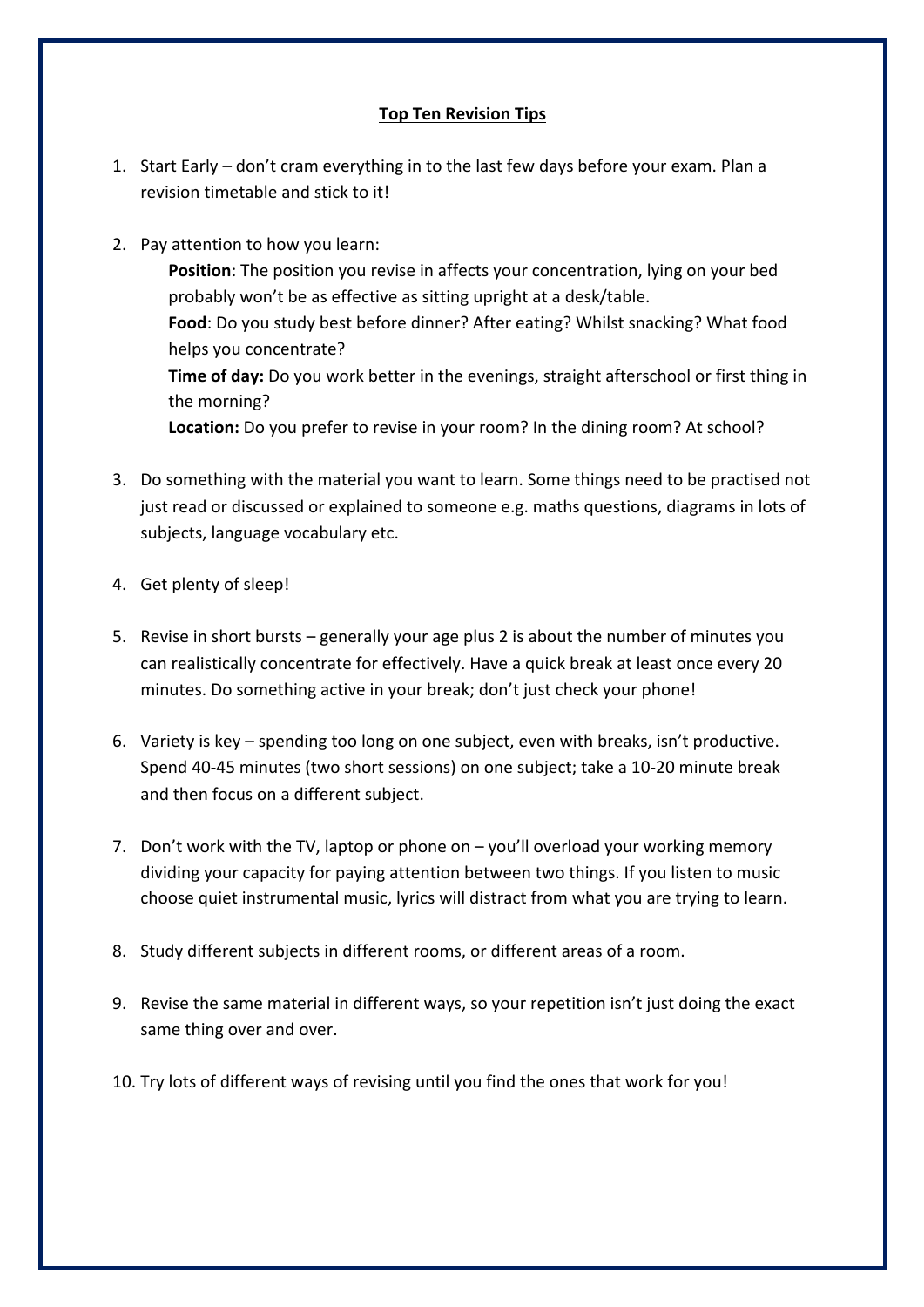# **Method 1: Stepping Stones**

# Especially useful for:

If you do the steps in the same order:

- Sequences
- Chronology
- Equations

If you do the steps in a different order each time:

• Creating flexible understanding of big topics, where there are lots of links between ideas.

#### What to do:

- Write each part of what you want to remember on a big piece of paper and put them on the floor.
- Only write key words and draw diagrams too. Bright colours will help.
- Jump /hop/walk between them shouting out what is on them.



# Why does it work?

- Because you're reducing the topic to keywords.
- If you add pictures you're linking also to your visual memory.
- If you repeat in the same order each time you have repetition, which helps to move information from the working memory to the long-term memory.
- If you repeat in a different order each time, forcing yourself to think of new connections, you are building a huge network of mental connections in your head, which means you'll be able to retrieve the information from lots of different 'pathways'.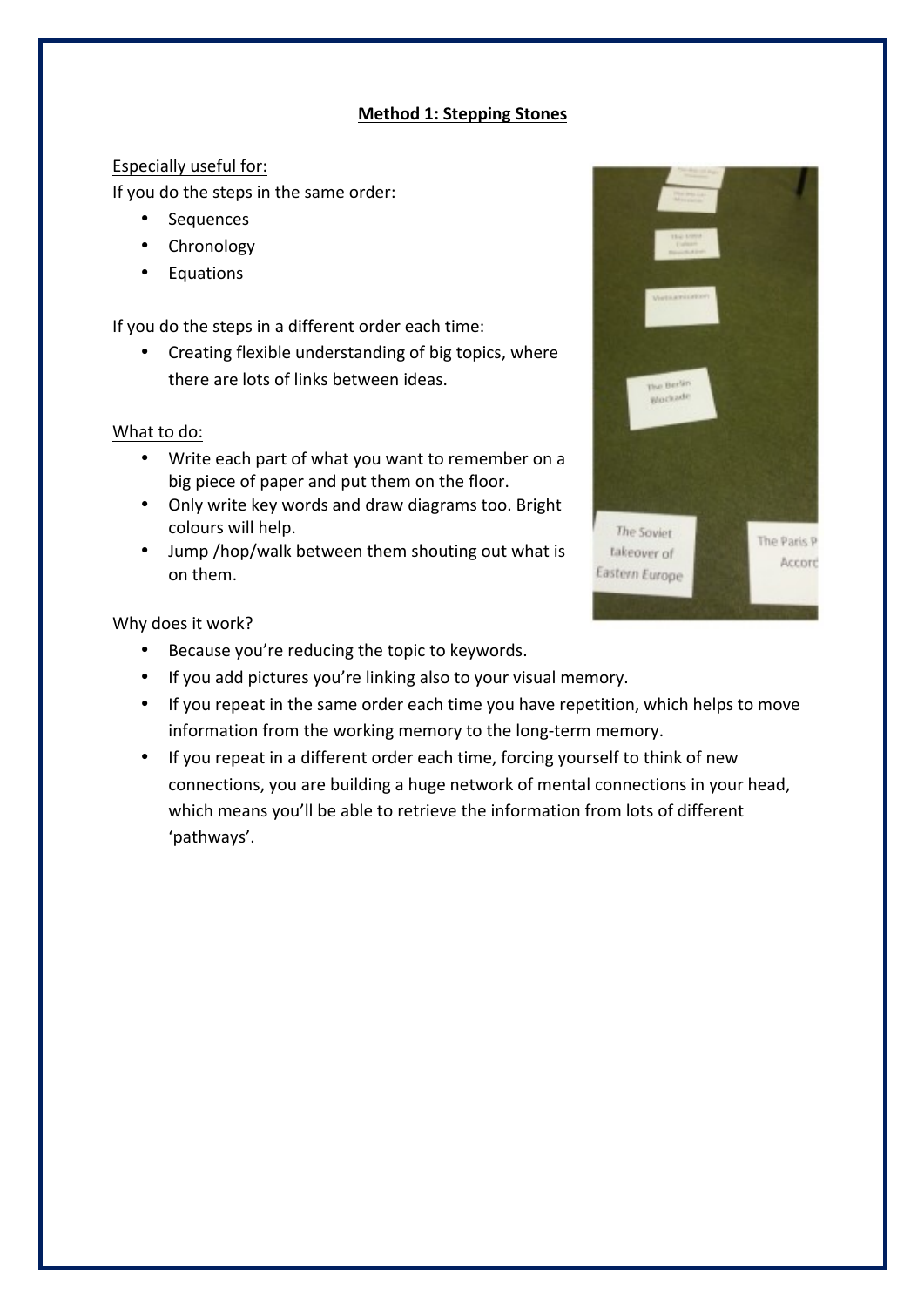# **Method 2: Dominos**

# Especially useful for:

If you do the steps in the same order:

- Sequences
- **Chronology**
- **Equations**

If you do the steps in a different order each time:

• Creating flexible understanding of big topics, where there are lots of links between ideas.

#### What to do:

- Write out the key words from a topic on strips of paper.
- Put your notes away and re-arrange the key words, in any way you like, so you can explain the topic ('tell the story').
- You could then write out the 'dominos' after you have arranged them to help provide a different way of remembering the topic.

#### Why does it work?

- Because you're reducing the topic to keywords.
- If you add pictures you're linking also to your visual memory.
- If you repeat in the same order each time you have repetition, which helps to move information from the working memory to the long-term memory.
- If you repeat in a different order each time, forcing yourself to think of new connections, you are building a huge network of mental connections in your head, which means you'll be able to retrieve the information from lots of different 'pathways'.



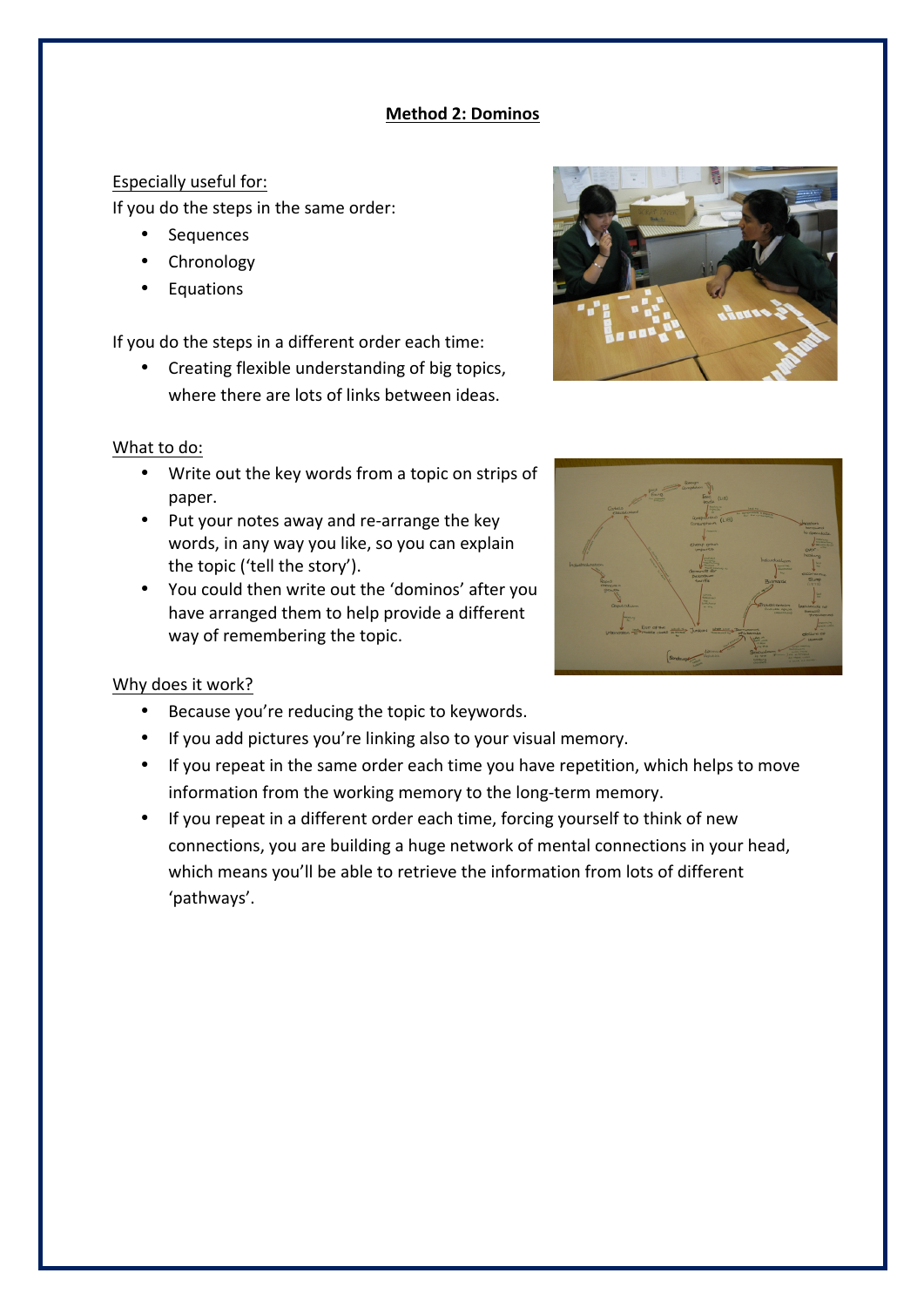# **Method 3: Teach It**

# Especially useful for:

• Absolutely anything!

# What to do:

- Teach someone else what you want to learn.
- Use a piece of A3 paper as if it were a whiteboard and teach someone a topic (it could even be teaching your pet hamster!)

#### Why it works:

- Because other people don't always understand what you mean, so they ask questions which help you to express yourself more clearly. These questions make you think about the meaning of what you've learned, so you have to understand it, rather than just remember the words you learned.
- Talking about a topic out loud as well as writing key points and words or drawing diagrams uses more parts of your brain  $-$  it truly is multi-modal revision! (It explains why teachers know their stuff back to front and inside out!)

# **Method 4: Record It**

# Especially useful for:

• Absolutely anything!

#### What to do:

- Record what you want to learn and listen to the recording over and over again.
- Remember to vary the tone, speed, loudness and pitch of your voice to make it interesting to listen to. Put in claps and bells or any other auditory clue to highlight important ideas. Funny accents will also help.
- If you have friends who want to help, have each person record a different section of the notes, so you can link a particular voice with a particularly topic.
- Listen to your notes whenever you're doing something ordinary such as sitting on the bus, at the gym or walking the dog. It is especially good if you listen just before bedtime and then go straight to sleep. Test yourself when you first wake up, to consolidate your memory.

#### Why it works:

Revising just before you sleep (and that means *just* before, not once you have checked Facebook, or texted ten people) means there is no new information going into your working memory to dislodge what you've revised before your brain starts transferring it to your long term memory.



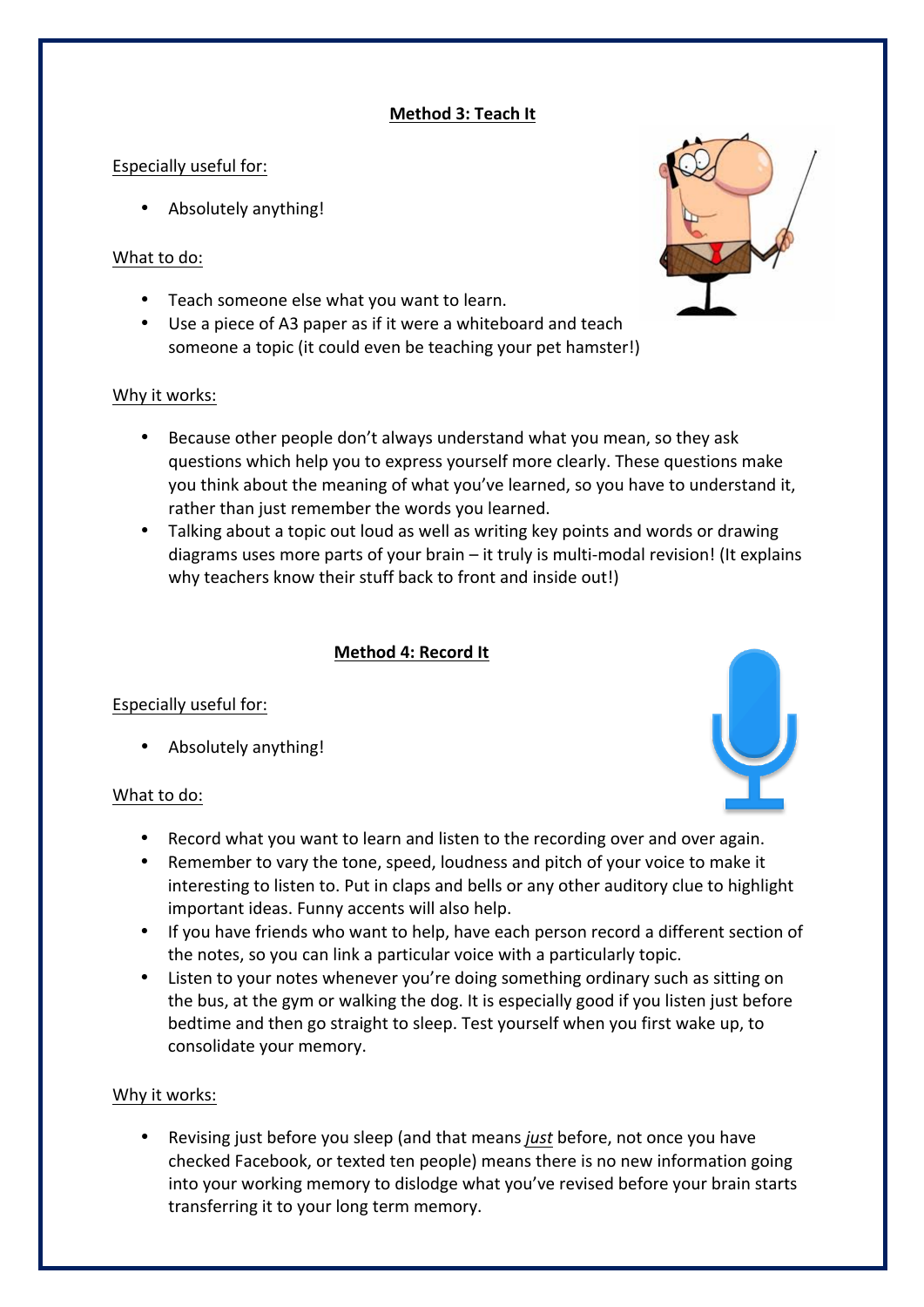# **Method 5: Jigsaw**

# Especially useful for:

• Diagrams.

#### What to do:

- Photocopy a key diagram and then cut it into pieces, so each part of the diagram is on a separate piece.
- Put it back together or give it to a study partner to reassemble.

# Why it works:

• Because you are deconstructing it thoughtfully, by cutting it into pieces, then testing your memory by reconstructing it.

# **Method 6: Key Word Snap**

# Especially useful for:

• Anything.

#### What to do:

- Write as many key words from the topic as you like onto cards, one word per card.
- Play snap, against yourself or a partner. Every time there is a *link* between two of the key words, shout 'snap'.
- Explain the connection, if your partner accepts it you have won the cards. If you were revising GCSE History for example, and the words were 'communism' and 'Czechoslovakia' you might 'snap' these by saying that Britain was so afraid of communism that they excluded Russia from the meeting with Hitler about the future of Czechoslovakia in 1938.

- You are actively processing the information by making the game.
- By playing the game several times, you are repeating the revision.
- It is auditory and fun. If you include pictures/symbols/colours/different fonts on the game cards it will also be visual: 3 out of 4 factors which our memories like to work with.

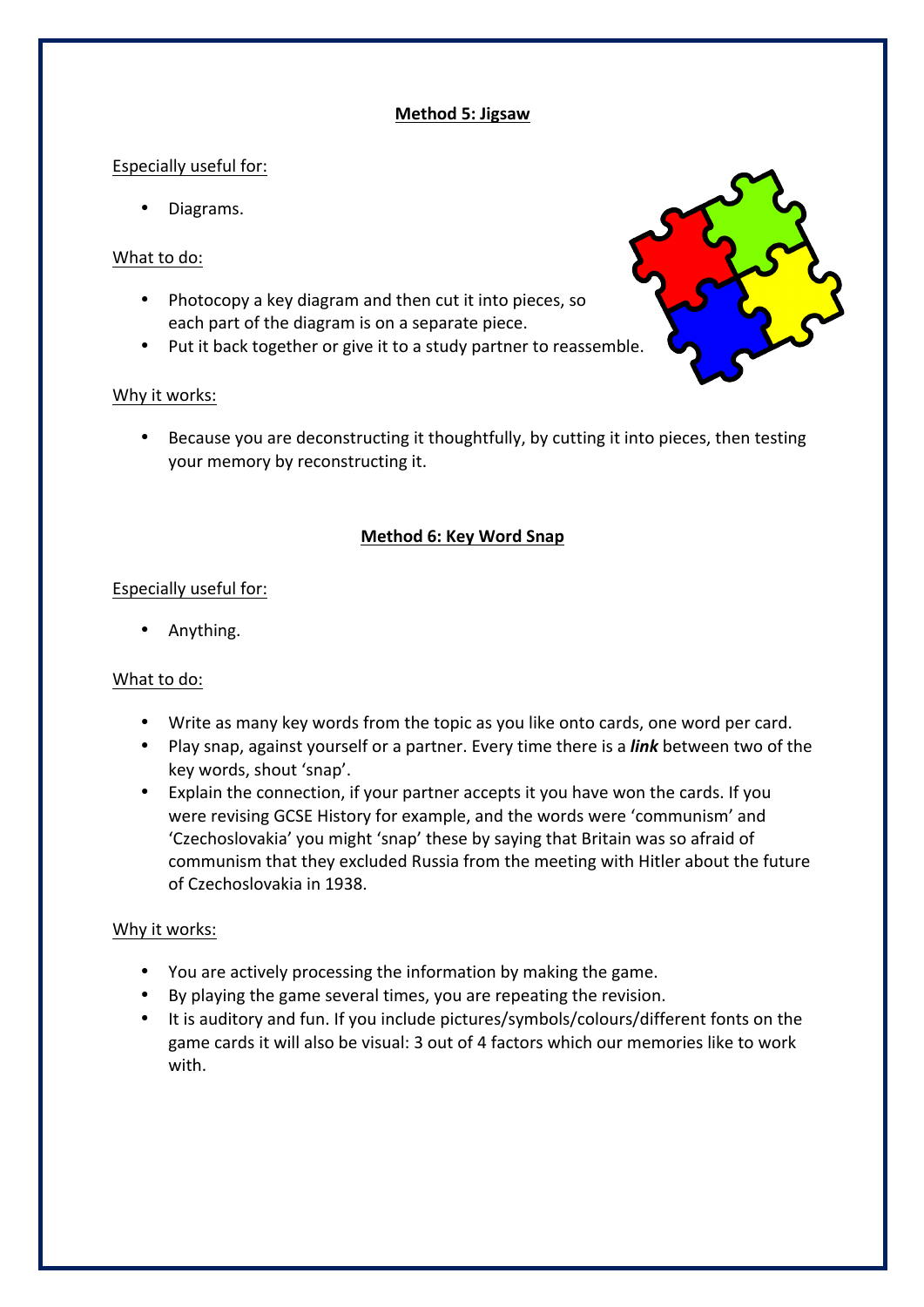# **Method 7: Index Card Time Trial**

# Especially useful for:

• Anything.

# What to do:

- Write a term on one side of an index card and the definition/key information on the other.
- You have to accurately identify the information on the reverse within a set time.



• Play against a partner; you decide on the time limit and how many cards you have to accurately describe in that time. For example, you could have 3 cards in 30 seconds to score a point. You could also do this with questions and answers, rather than terms and definitions.

#### Why it works:

- You are actively processing the information by making the game.
- By playing the game several times, you are repeating the revision.
- It is auditory and fun. If you include pictures/symbols/colours/different fonts on the game cards it will also be visual: 3 out of 4 factors which our memories like to work with.

# **Method 8: Memory Game**

# Especially useful for:

• Sequences, chronology or equations.

#### What to do:

- Write each stage of a sequence on a different card.
- Turn them over.
- Turn over one at random and you have to say what comes before and what comes after. You could set yourself a time limit too and play against a partner.

- You are actively processing the information by making the game.
- By playing the game several times, you are repeating the revision.
- It is auditory and fun. If you include pictures/symbols/colours/different fonts on the game cards it will also be visual: 3 out of 4 factors which our memories like to work with.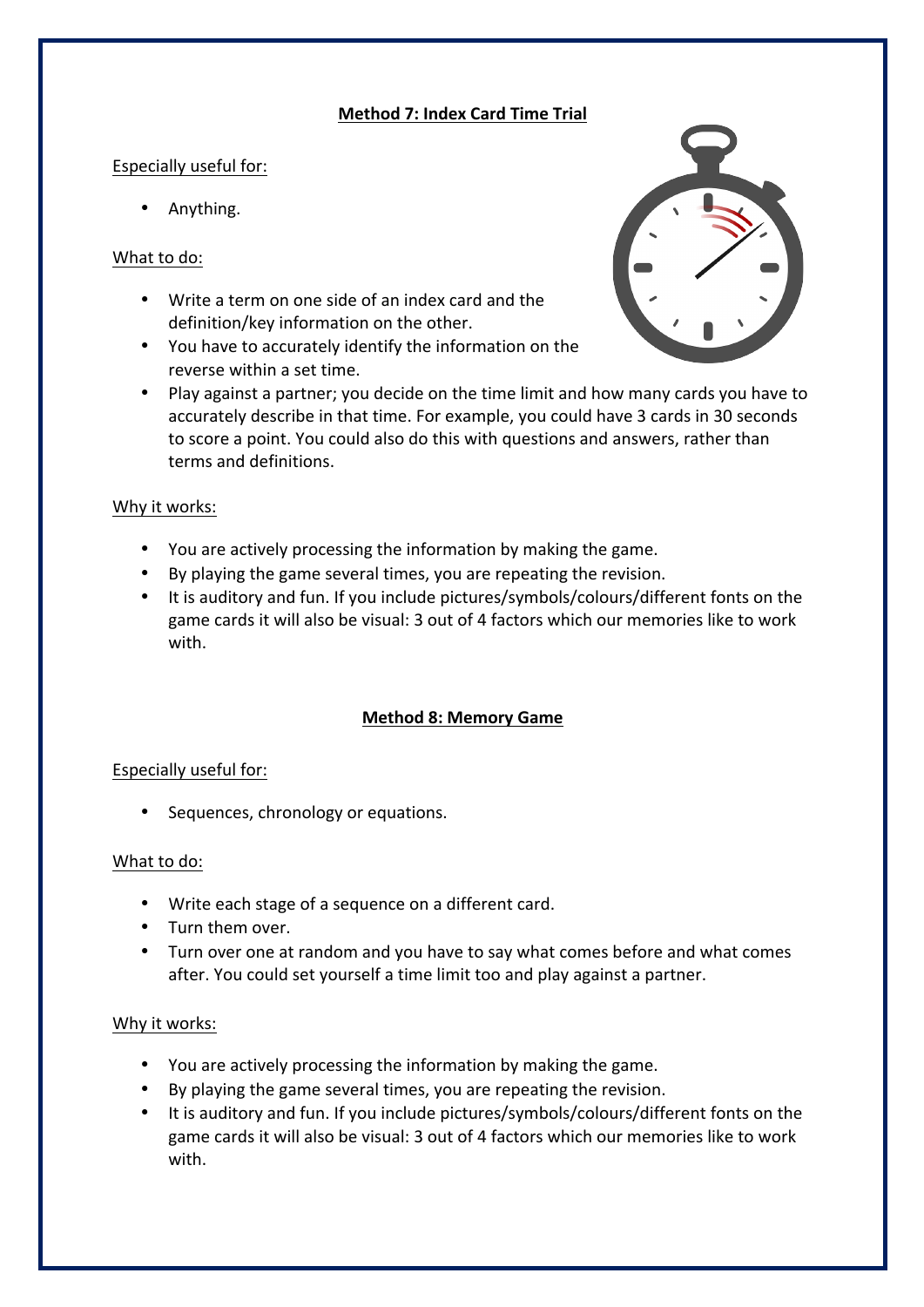# **Method 9: Crosswords**

# Especially useful for:

• Key terms and definitions

# What to do:

- For learning key terms make a crossword puzzle: the word you need to learn goes in the puzzle, the clue is the definition. Use different colours / fonts for different words / clues.
- You can make one for free at http://puzzlemaker.discoveryeducation.com
- You and a friend could do one each and then solve each other's.

# Why it works:

• You're processing the words actively and then practising retrieving them by solving the crossword puzzle.

# **Method 10: Doodle It**

# Especially useful for:

Revising whole topics

#### What to do:

- Collect together all your notes on one topic (this example here is a GCSE topic: recruitment for World War I)
- Now create a picture that links all of this information together.
- Make sure all of the bits of your picture fit together.
- Ideally, use colour, different font shapes and sizes to increase the visually memorable elements.



- Because it uses every aspect of your memory words, pictures, actively doing something and, because you have created it personally, it has emotional significance. All of these things help move information from the working memory to the longterm memory.
- Because it is really quick to revise! Although it takes time to do, you can scan over it to remind yourself really, really quickly.

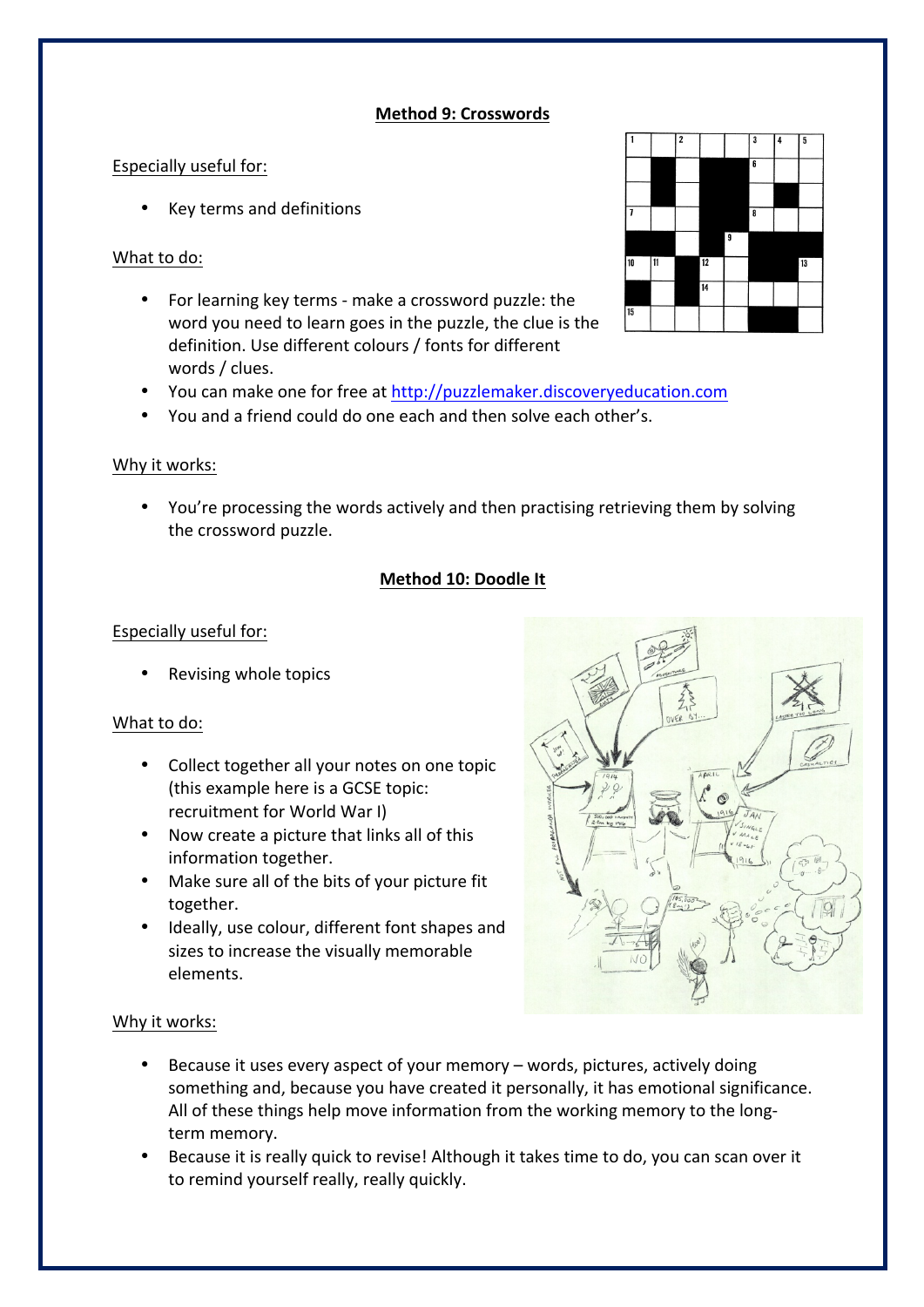# **Method 11: Backwards Pictures**

# Especially useful for:

• Revising cause and effect  $-$  why things happen the way they do (whether in history, scientific processes, the plots of books, etc.)

# What to do:

- Draw a picture of the last stage of the process/plot/event.
- Then draw the second to last stage. Decide what to draw by asking yourself 'why did this (last stage) happen?'
- Repeat until you get to the start.

# Why it works:

• Because you are starting from the effect, and you have to think back to why that happened, so you have to *understand* the way things developed, rather than just *know that* xyz happened. 

# **Method 12: Reduce your notes**

# Especially useful for:

• Detailed information

#### What to do:

- **Don't** get a highlighter and highlight big chunks! You will learn nothing by doing this; it might make you read more carefully but it won't help you remember it.
- Choose your key words (10-30, depending on how much is covered, is about right). Nouns are often the most useful. These will form the framework of your notes.
- Add colour, pictures, symbols, arrows and numbers to support you.

- Because you've had to process the information to reduce it to keywords; so you've had to think about the meaning rather than just the words.
- Because it's quicker to read through than the original notes, so revisiting this revision is easier.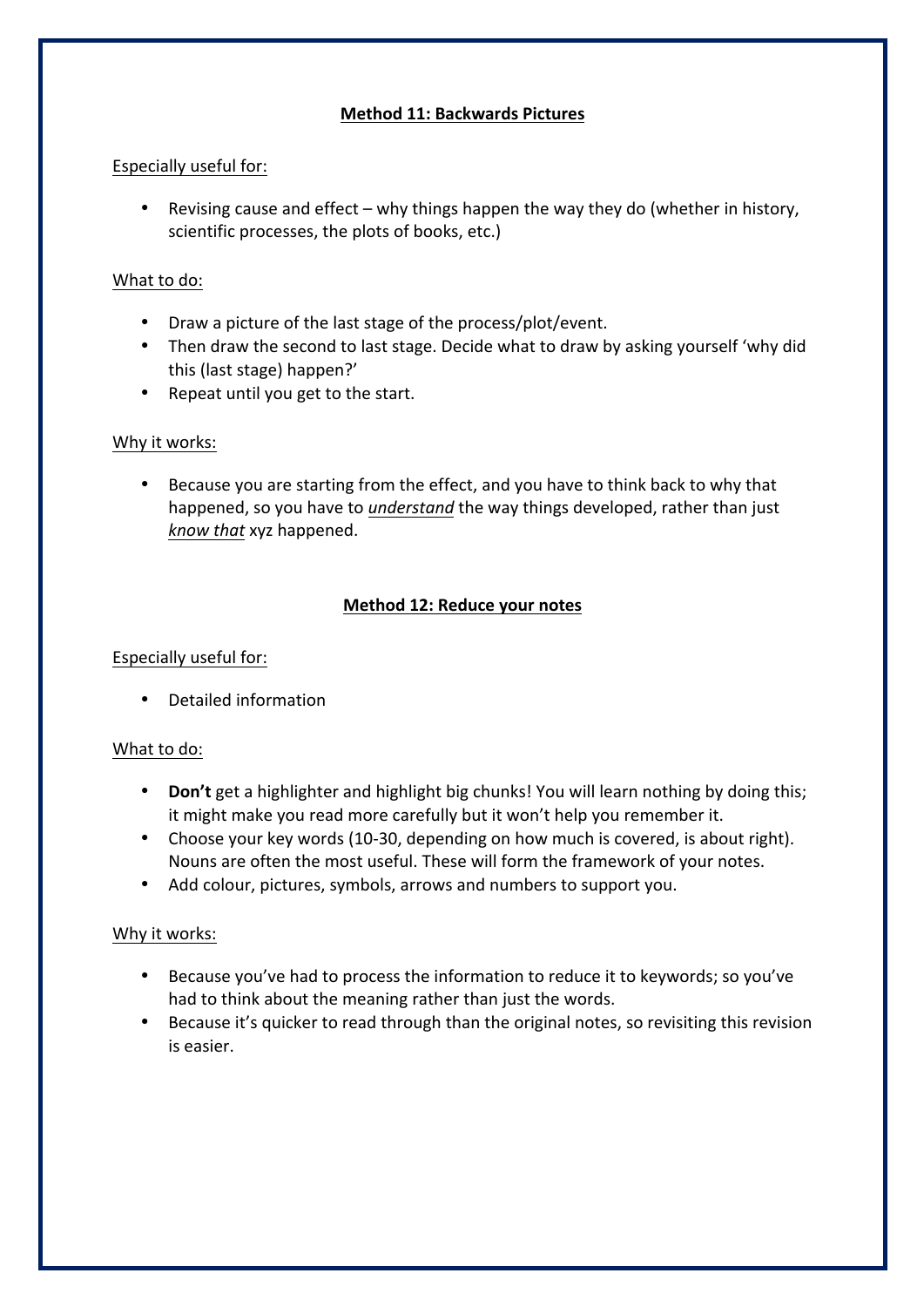#### **Method 13: Mind Maps c. Now the details you need the key details. Of the details you need the details of the details of the details. Of the details you need to detail and the details. All of the details you need to deta Remember on the one with one with one word per branch.**

b. Think about how you can organise everything you know about the topic. These groupings will be your main branches and need to be a different colour to separate it further and connect to your brain easier. E.g. Revolution, Bag of Pigs, Missiles,

> **MIND IAPPINO**

> > **DI ANN**

**ROANCHES** 

**MAGES** CAPITALS

#### Especially useful for:

• Almost anything!

# What to do:

- 3 simple rules: one word per branch, lots of colour and relevant but personal pictures.
- Put your key topic in the middle. E.g. Cuba
- Think about how you can organise everything you know about the topic. These groupings will be your main branches and need to be a different colour to separate it further and connect to your brain easier. E. g. Revolution, Bag of Pigs, Missiles, USSR etc.
- Now think of the key details. Off each main branch add the details you need. Remember, you can only write one word per branch. Consider adding images to help reinforce ideas.

- Visual signs and key words are easier to remember than linear notes.
- Revision will be made easier with all the key points illustrated.
- You can arrange notes in a way that your brain recognises.
- Clearly shows links and associations.
- Compact, and can summarise pages of information.
- You can review the information at a glance, helping you remember it.